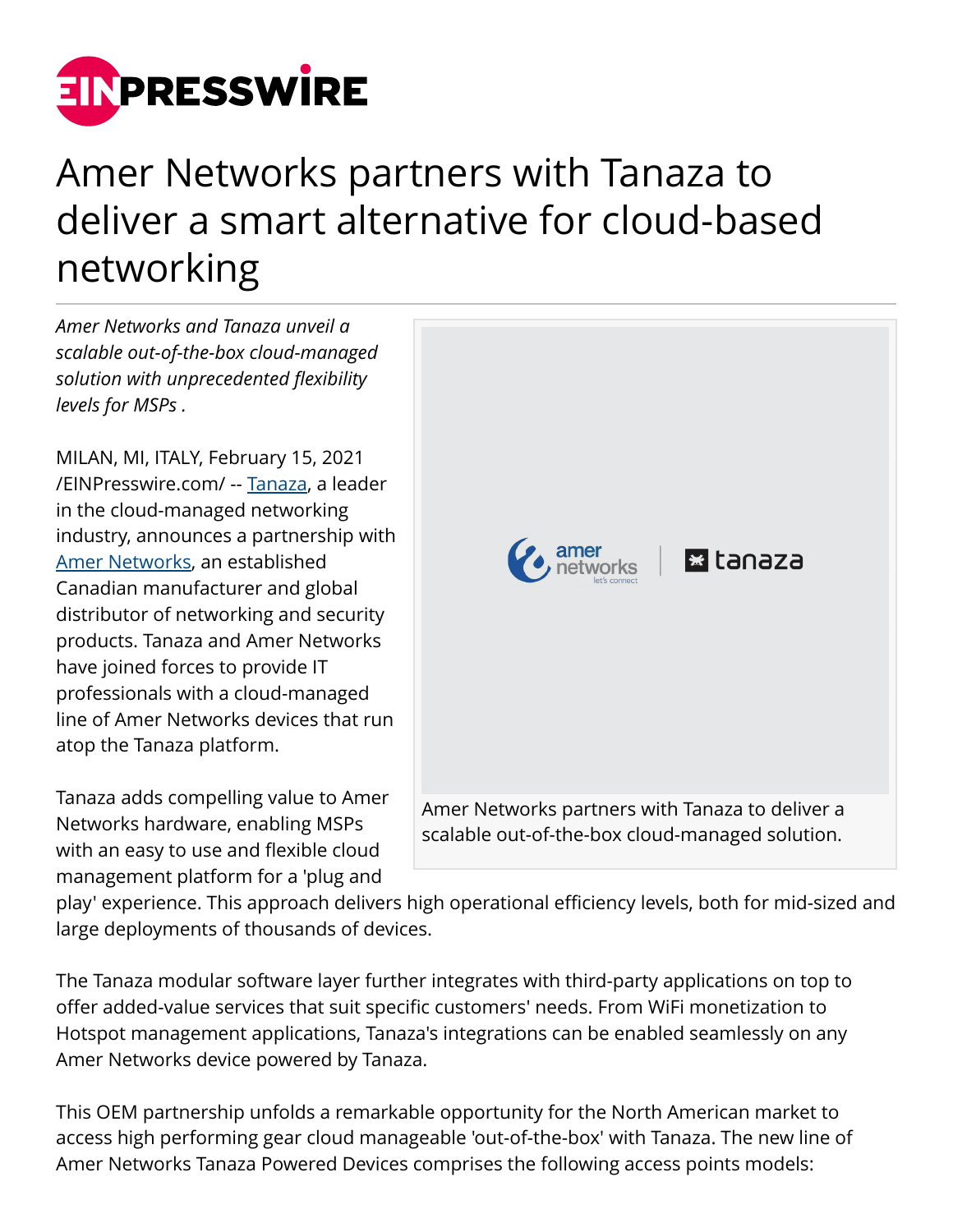WAP1000 - 1300Mbps 11AC Dual Band Wireless Ceiling/Wall Access Point for indoor high-density wireless environments

DataCloudNode1 - 1300Mbps 11AC Dual Band Wireless Ceiling Access Point for indoor highdensity wireless environments.

DataCloudNode2 - 1200Mbps 11AC Dual Band Wireless Ceiling/Wall/Desktop Access Point for indoor enterprise wireless environments.

DataCloudNode3 - 2100Mbps 11AC Dual Band Wireless Ceiling/Wall/Desktop Access Point for indoor enterprise wireless environments.

"This partnership exploits the natural synergy between the two companies. The Tanaza advanced network management platform allows Amer Networks' devices to be cloudmanageable out-of-the-box while offering high levels of operational efficiency, flexibility, and scalability," says Sebastiano Bertani, Founder & CEO of Tanaza. "Amer Networks Tanaza Powered Devices represents a major advancement for IT providers. Tanaza has been pioneering the disaggregated approach, and this alliance between Tanaza and Amer is a preview of how networks of the future will look like".

"Tanaza is a great partner for Amer Networks. Their innovation and expertise greatly exemplify and strengthen our product offerings at a time when the industry is evolving quickly and demanding more from all manufacturers," says Wai Lee, CEO of Amer Networks. We believe that the next generation of wireless requires an innovative approach to network management and deployment. The centralized management platform with multi-level user security and the advanced real-time dashboard provides an essential tool for any MSP and end-user. Easy network deployment of a campus or even in multi-geographic locations offers excellent value to our partners and customers."

For more information about the new line of cloud-managed Amer Networks Tanaza Powered Devices, [please read the related article.](https://www.tanaza.com/blog/amer-networks-tanaza-powered-devices/)

## About Tanaza

Tanaza, an Italian software company, developed an intuitive cloud networking platform for IT professionals to operate WiFi networks efficiently with unprecedented flexibility levels. Networking Hardware vendors partner with Tanaza to offer customers a compelling 'plug&play' cloud management solution. Software vendors partner to integrate their applications with the Tanaza platform, operating seamlessly across all supported models. The synergy created by this ecosystem, as a result, makes the management of network deployments effortless, costeffective, and scalable. For more information, please visit [www.tanaza.com](http://www.tanaza.com).

Tanaza is a registered trademark of Tanaza S.p.A. All third-party trademarks mentioned are their respective owners' property.

About Amer Networks